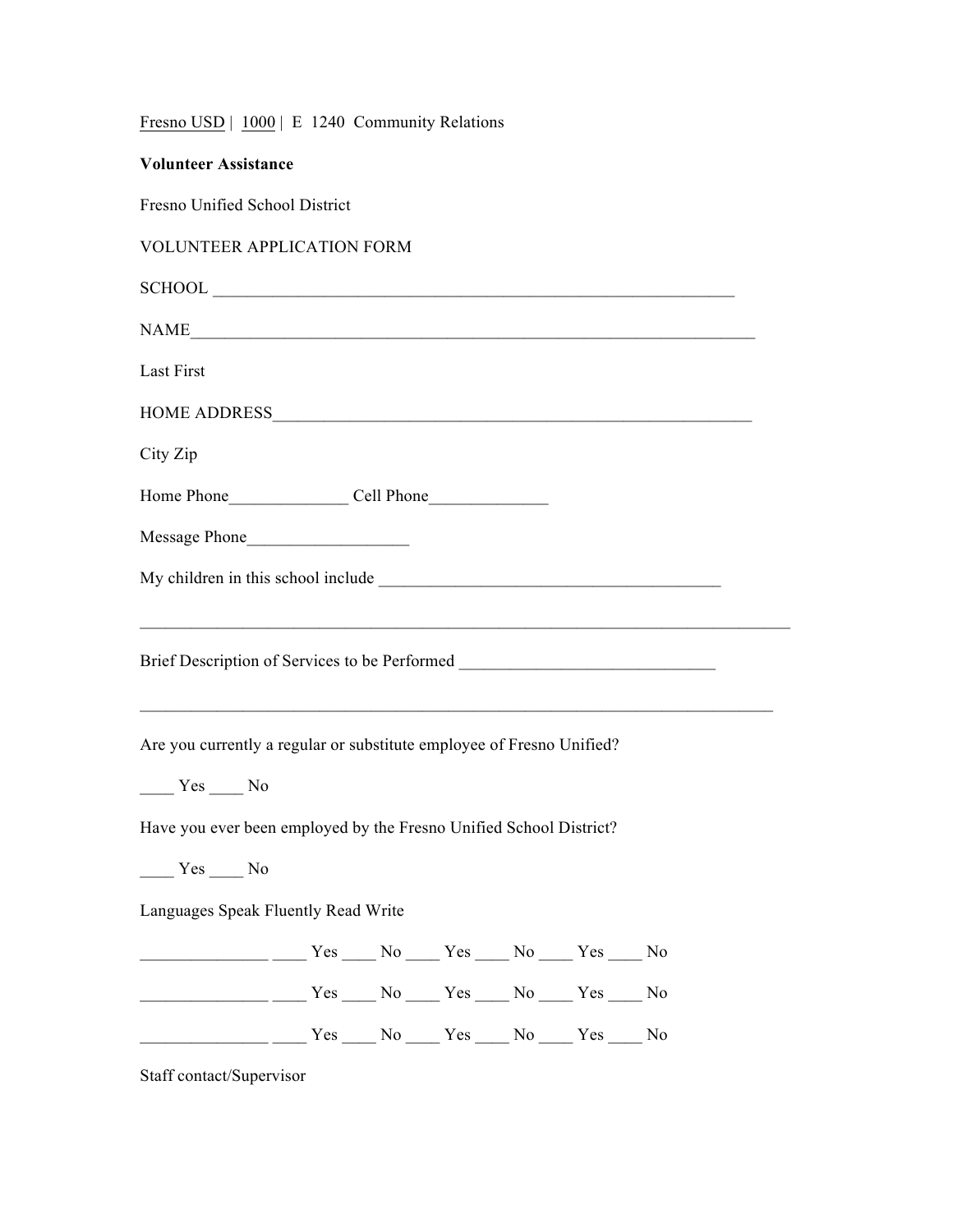Have you ever been convicted of a felony or a misdemeanor?

Yes No If yes, please attach an explanation of when, where, and disposition of the case(s). A conviction may not necessarily disqualify you from serving at our school.

Education Code 35021 provides that a person who is required to register as a sex offender pursuant to Penal Code section 290 shall not serve as a volunteer.

I declare under penalty of perjury under the laws of the State of California that I have completed the above information truthfully; and have read, understand, and will comply with district requirements and expectations for all volunteers. I understand that if the information I provide is not accurate, my volunteer services will be terminated. The Fresno Unified School District reserves the right to conduct a criminal background check of school volunteers as permitted by law.

| Name                                                                   |      |      |
|------------------------------------------------------------------------|------|------|
| (Print)                                                                |      |      |
| Signature<br><u> 1980 - John Stein, Amerikaansk politiker (* 1908)</u> |      | Date |
| Principals Approval<br><u> 1980 - Jan Samuel Barbara, martin a</u>     | Date |      |
| Exhibit FRESNO UNIFIED SCHOOL DISTRICT                                 |      |      |
| version: March 2005 Fresno, California                                 |      |      |
|                                                                        |      |      |
|                                                                        |      |      |

VOLUNTEER ASSISTANCE

## EXPECTATIONS AND REQUIREMENTS FOR VOLUNTEERS

FROM FRESNO UNIFIED SCHOOL DISTRICT

1. The Governing Board encourages parents/guardians and other members of the community to share their time, knowledge and abilities with our students.

2. Volunteers shall act in accordance with district policies and regulations, as well as individual site requirements.

3. Each volunteer is required to complete the district Volunteer Application Form, and the completed form must be on file in the principals office by commencement of service. This form includes a requirement to disclose any prior criminal convictions. Failure to provide accurate information will result in immediate dismissal.

4. It is recommended, although not required, that each volunteer keep TB testing up-to-date. The TB testing is at the expense of the volunteer.